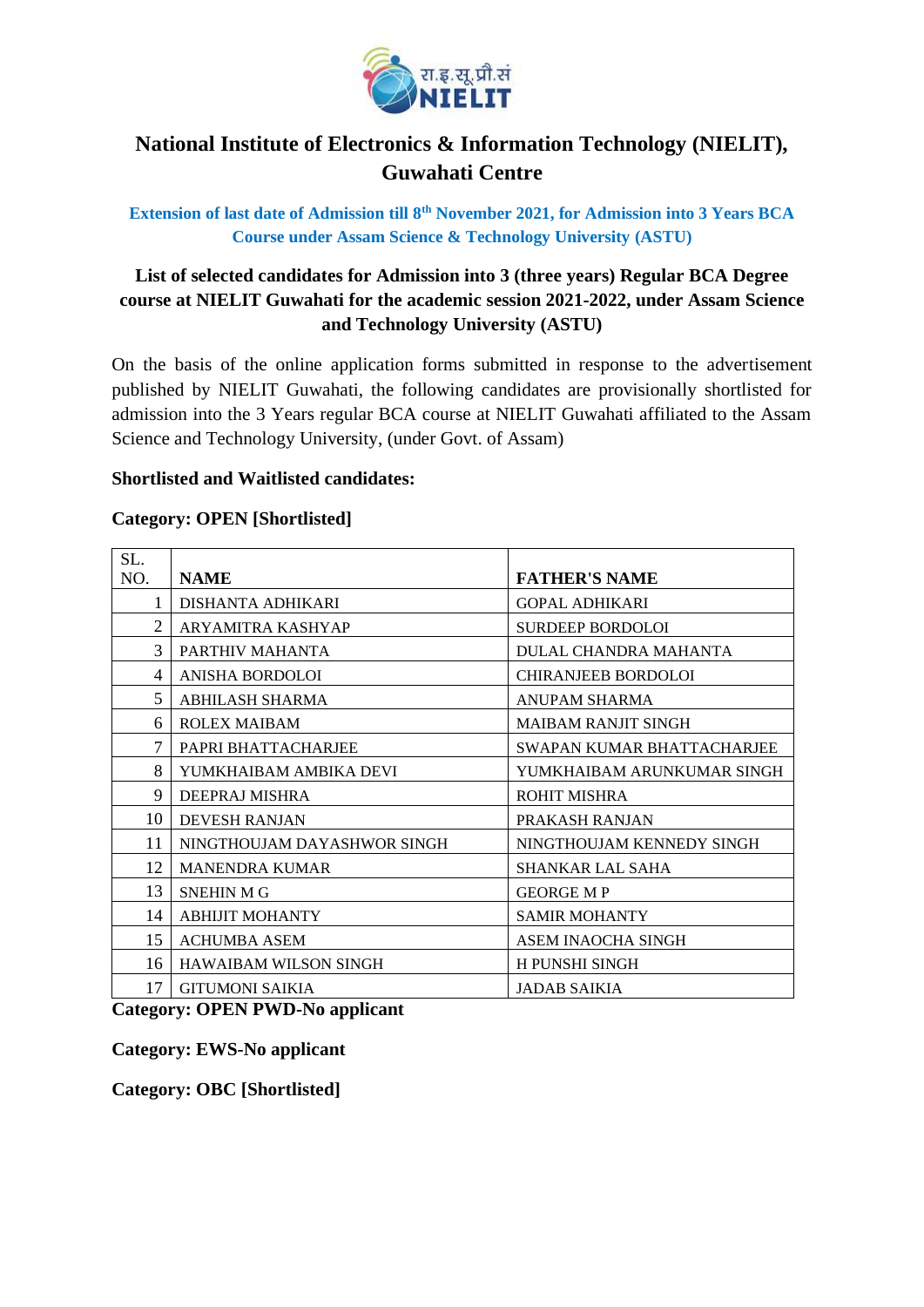| SL. NO | <b>NAME</b>                | <b>FATHER'S NAME</b>       |
|--------|----------------------------|----------------------------|
|        | VISHAL KUMAR               | <b>KRISHNA PRATAP</b>      |
| 2      | RAJPRATIM MAHANTA          | NIRANJAN MAHANTA           |
| 3      | <b>LEETAZ SONA</b>         | <b>RAJESH SONA</b>         |
| 4      | <b>BHRINKUL NATH</b>       | <b>LATE MUKUL NATH</b>     |
| 5      | <b>SHIVAM SHARMA</b>       | SHRI VIJAY KUMAR SHARMA    |
| 6      | <b>SHIVAM SHARMA</b>       | <b>VIJAY KUMAR SHARMA</b>  |
| 7      | <b>AMARESH KUMAR SINGH</b> | <b>BRIJESH KUMAR SINGH</b> |
| 8      | PRASUJYA PHUKAN            | <b>PRANAB PHUKAN</b>       |
| 9      | NIVARANI GOGOI             | <b>PRADIP KUMAR GOGOI</b>  |
| 10     | THONGRAM BARLIN SINGH      | THONGRAM MUHINDRO SINGH    |
| 11     | <b>NILUTPAL DAS</b>        | <b>SUBAL DAS</b>           |

### **Category: OBC [Waitlisted]**

| ATTI<br>וח גונור<br>$\cdot$ $\lambda$<br>.<br>the contract of the contract of the contract of the contract of the contract of the contract of the contract of | $\pi$<br>$\cdot$<br>. |
|---------------------------------------------------------------------------------------------------------------------------------------------------------------|-----------------------|

# **Category: SC [Shortlisted]**

| SL. NO | <b>NAME</b>                   | <b>FATHER'S NAME</b>         |
|--------|-------------------------------|------------------------------|
|        | <b>ARCHANA DAS</b>            | <b>DILIP DAS</b>             |
|        | <b>JANARDAN DAS</b>           | <b>JAGANNATH DAS</b>         |
|        | <b>SHER SINGH</b>             | <b>CHETRAM</b>               |
|        | <b>SATISH KANOJIYA</b>        | DINESH KUMAR KANOJIYA        |
|        | <b>ARUP HAZARIKA</b>          | ANKUR HAZARIKA               |
|        | <b>BINANDA KISHORE MONDAL</b> | <b>BANKIM KISHORE MANDAL</b> |

### **Category: ST [Shortlisted]**

| SL. NO | <b>NAME</b>               | <b>FATHER'S NAME</b>   |
|--------|---------------------------|------------------------|
|        | <b>I XAVIER MOCHAHARY</b> | AUGASTIN MOCHAHARY     |
|        | M.NZANTHUNG ODYUO         | N. MHONTHUNG ODYUO     |
|        | DHANJITA SWARGIARY        | <b>BABRU SWARGIARY</b> |

### **Category: ST [Waitlisted]**

| SL. NO | <b>NAME</b>           | <b>FATHER'S NAME</b>  |
|--------|-----------------------|-----------------------|
|        | <b>REWARD DAIMARI</b> | <b>MILAN DAIMARI</b>  |
|        | UMESH MAJHI           | <b>JHORE MAJHI</b>    |
|        | <b>ABHIJIT DEURI</b>  | <b>BODERIKA DEURI</b> |
|        | NIKAM YANGFO          | LATA YANGFO           |
|        | MILDON NONGSHLONG     | <b>CHANDAN DEKA</b>   |
|        | <b>MAGA DOLLY</b>     | <b>MAGA TANIA</b>     |